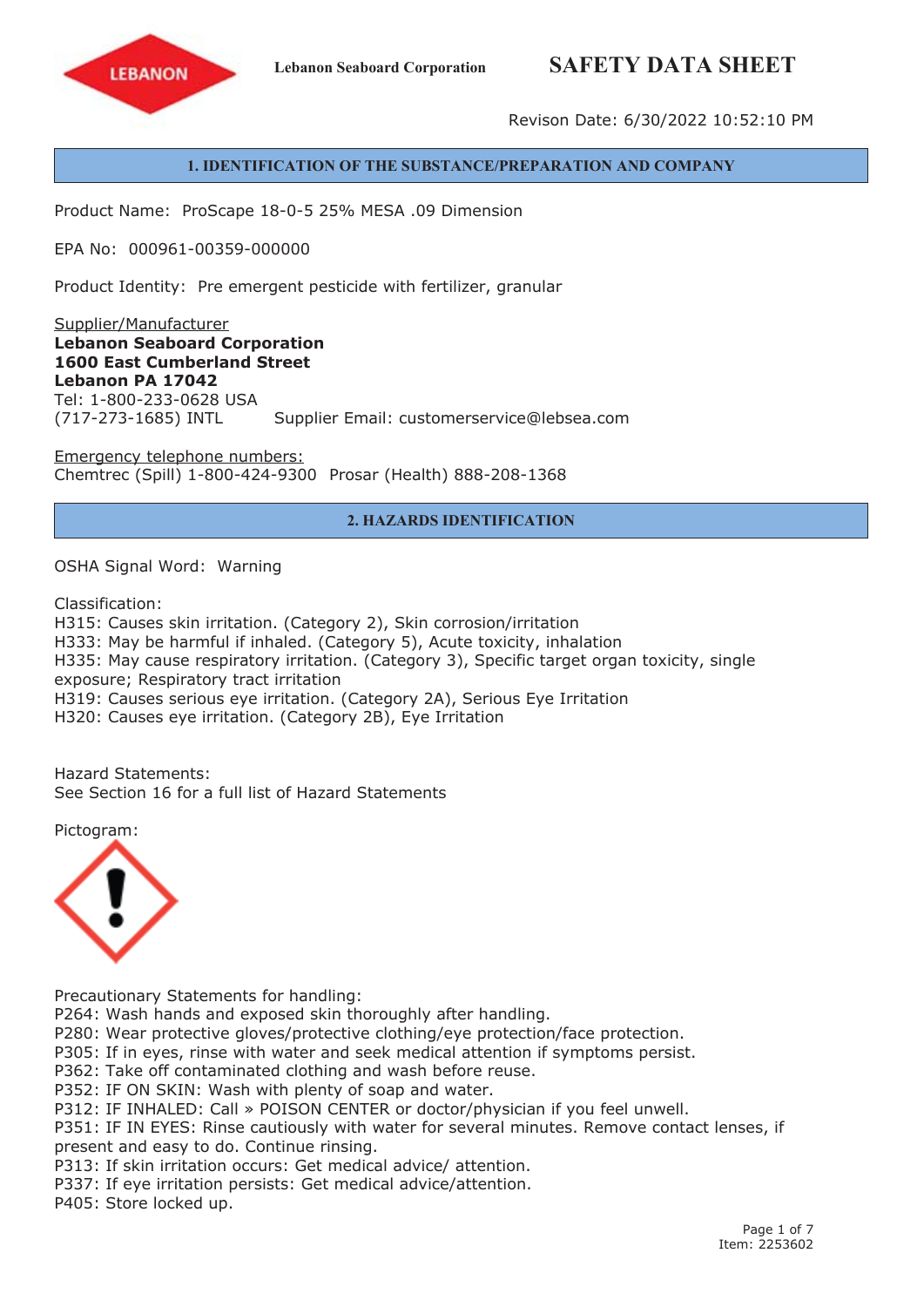P403: Store in <sup>a</sup> well-ventilated place. P233: Keep container tightly closed.

P501: Dispose of contents/container properly as required by law for waste pesticides.

Keep out of reach of children

Precautionary Statements for disposal - Dispose in accordance with all federal, state and local regulations.

# **Hazards not otherwise classified (HNOC):**None

Unknown acute toxicity: <1% of the mixture consists of ingredients of unknown toxicity

### **3. COMPOSITION/INFORMATION ON INGREDIENTS**

| CAS No.         | Weight %     |
|-----------------|--------------|
| $57 - 13 - 6$   | $0.1 - 0.5$  |
| $57 - 13 - 6$   | $25 - 30$    |
| 7447-40-7       | $5 - 10$     |
| 25265-71-8      | $0.1 - 0.5$  |
| 7783-20-2       | $5 - 10$     |
| $9011 - 05 - 6$ | $5 - 10$     |
|                 | $1 - 5$      |
| 97886-45-8      | $0.01 - 0.1$ |
| 16389-88-1      | $40 - 45$    |
|                 |              |

# **4. FIRST AID MEASURES**

Eye Contact Rinse cautiously with water for several minutes. Remove contact lenses, if presen<sup>t</sup> and easy to do. Continue rinsing. If eye irritation persists: Get medical advice/attention.

Skin Contact Wash with soap and water. If injury occurs, or if discomfort or irritation persists contact <sup>a</sup> physician.

Inhalation If inhaled and discomfort occurs, move to fresh air, and keep person at rest in a position comfortable for breathing. If difficulty in breathing occurs and/or persists, administer oxygen and ge<sup>t</sup> medical attention. If medical advice is needed, have product container or label on hand.

Ingestion Rinse mouth. Drink Plenty of water. If you feel unwell, call <sup>a</sup> poison control center or seek medical attention. Do not induce vomiting of an unconscious person.

Self-protection of the first aider: Use any appropriate personal protective equipment as required for nuisance dusts.

Most important symptoms and effects, both acute and delayed: Nuisance dust irritation may occur with nasal discomfort under highly dusty conditions. Eye irritation on contact with redness, tearing and burning sensation. Redness, itching, or burning sensation on skin with prolonged contact.

Indication of any immediate medical attention and special treatment needed: Treat Symptoms. Consult physician if discomfort or irritation persists.

# **5. FIRE FIGHTING MEASURES**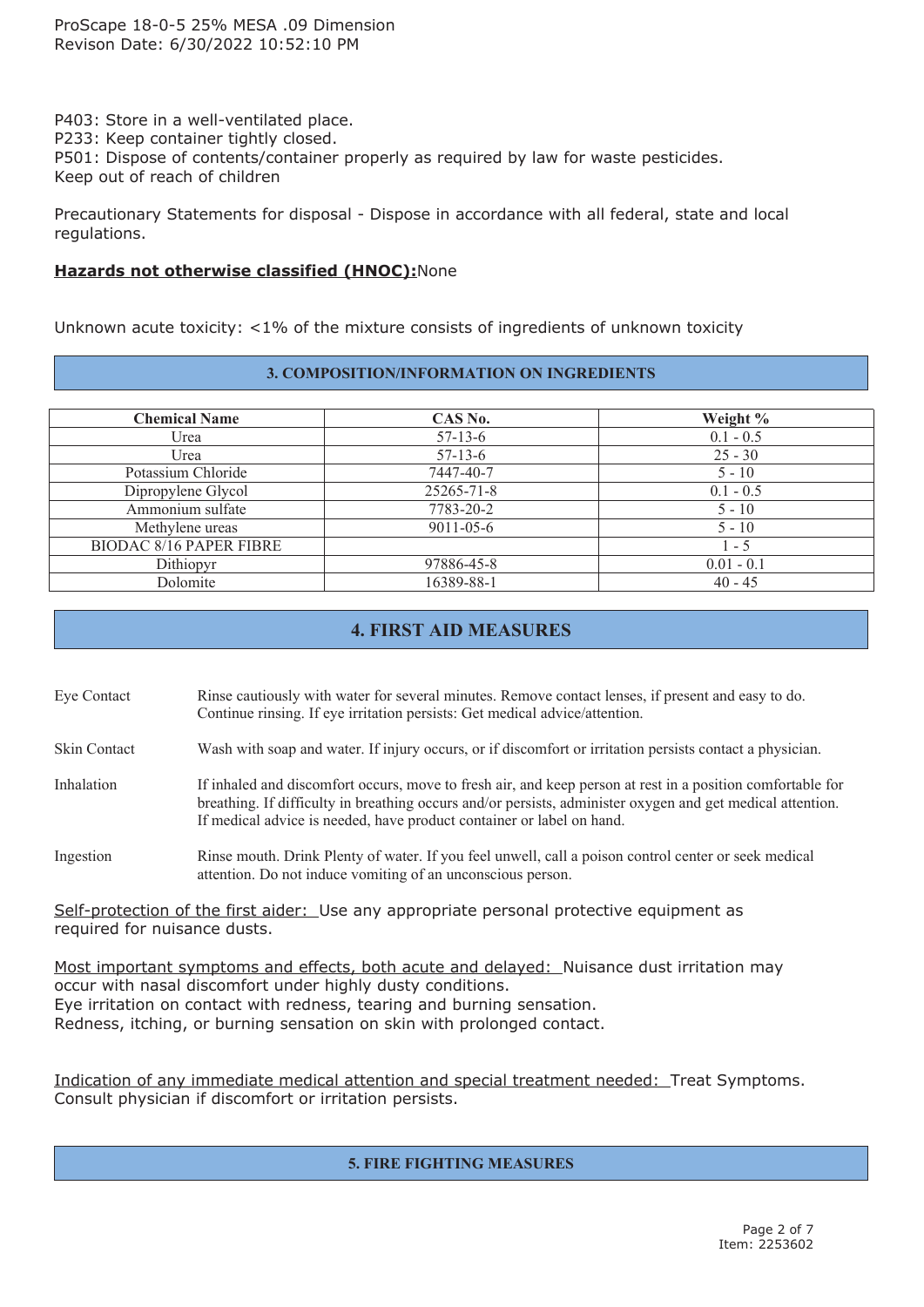## **Suitable extinguishing media**

Use extinguishing media suitable to local circumstances and the surrounding environment. Options in this case include water, CO<sub>2</sub>, ABC Dry Chemical extinguisher, or foam. Avoid stirring up dust extinguisher stream.

#### **Specific hazards arising from the chemical**

Thermal decomposition can lead to release of irritating and toxic gases and vapors. In the event of fire, do not breathe fumes.

#### **Explosion data**

Sensitivity to mechanical impact: None

Sensitivity to static discharge: None

Note: Excessive amounts of any burnable dusts can produce explosive mixtures if allowed to disperse in the air in confined areas where ignition sources occur. Prevent excessive dust dispersal in areas of use, storage, or production.

#### **Protective equipment and precautions for firefighters**

As in any fire, wear self-contained breathing apparatus pressure-demand, MSHA/NIOSH (approved or equivalent) and standard protective (bunker) gear.

#### **6. ACCIDENTAL RELEASE MEASURES**

#### **Personal precautions, protective equipment, and emergency procedures**

| <b>Personal Precautions</b> | Use dust mask and gloves as needed or other reasonable personal protective equipment as<br>required to prevent contact with eyes or skin. Remove ignition sources prior to clean-up.                                                                                                                                                                                            |  |  |
|-----------------------------|---------------------------------------------------------------------------------------------------------------------------------------------------------------------------------------------------------------------------------------------------------------------------------------------------------------------------------------------------------------------------------|--|--|
|                             | If in eyes, rinse cautiously with water for several minutes. If eye irritation persists: Seek<br>medical advice.                                                                                                                                                                                                                                                                |  |  |
|                             | If in eyes, rinse cautiously with water for several minutes. If eye irritation persists: Seek<br>medical advice.                                                                                                                                                                                                                                                                |  |  |
|                             | If experiencing significant respiratory symptoms: seek medical attention.<br>If experiencing significant respiratory symptoms: seek medical attention.                                                                                                                                                                                                                          |  |  |
| Environmental precautions   | Prevent entry into waterways, sewers, basements or confined areas. Do not flush into<br>surface water or sanitary sewer system. See Section 12 for additional ecological<br>information.                                                                                                                                                                                        |  |  |
| Methods for containment     | Prevent further leakage or spillage, if safe to do so.                                                                                                                                                                                                                                                                                                                          |  |  |
| Methods for clean-up        | Use dust mask and/or reasonable personal protective equipment as required to avoid<br>breathing dusts. Moisten or cover powder spill with plastic sheet or tarp to minimize<br>spreading. Take up mechanically, placing in appropriate containers for disposal. Avoid<br>creating dust. Soak up excess with inert absorbent material. Clean contaminated surface<br>thoroughly. |  |  |

#### **7. HANDLING AND STORAGE**

| Safe Handling             | Ensure adequate ventilation, especially in confined areas. Use personal protective<br>equipment as required to avoid breathing dusts or mists, and to prevent eye contact. Wash<br>hands thoroughly after handling. |
|---------------------------|---------------------------------------------------------------------------------------------------------------------------------------------------------------------------------------------------------------------|
| <b>Storage Conditions</b> | Keep containers tightly closed in a cool, well-ventilated place. Keep out of the reach of<br>children.                                                                                                              |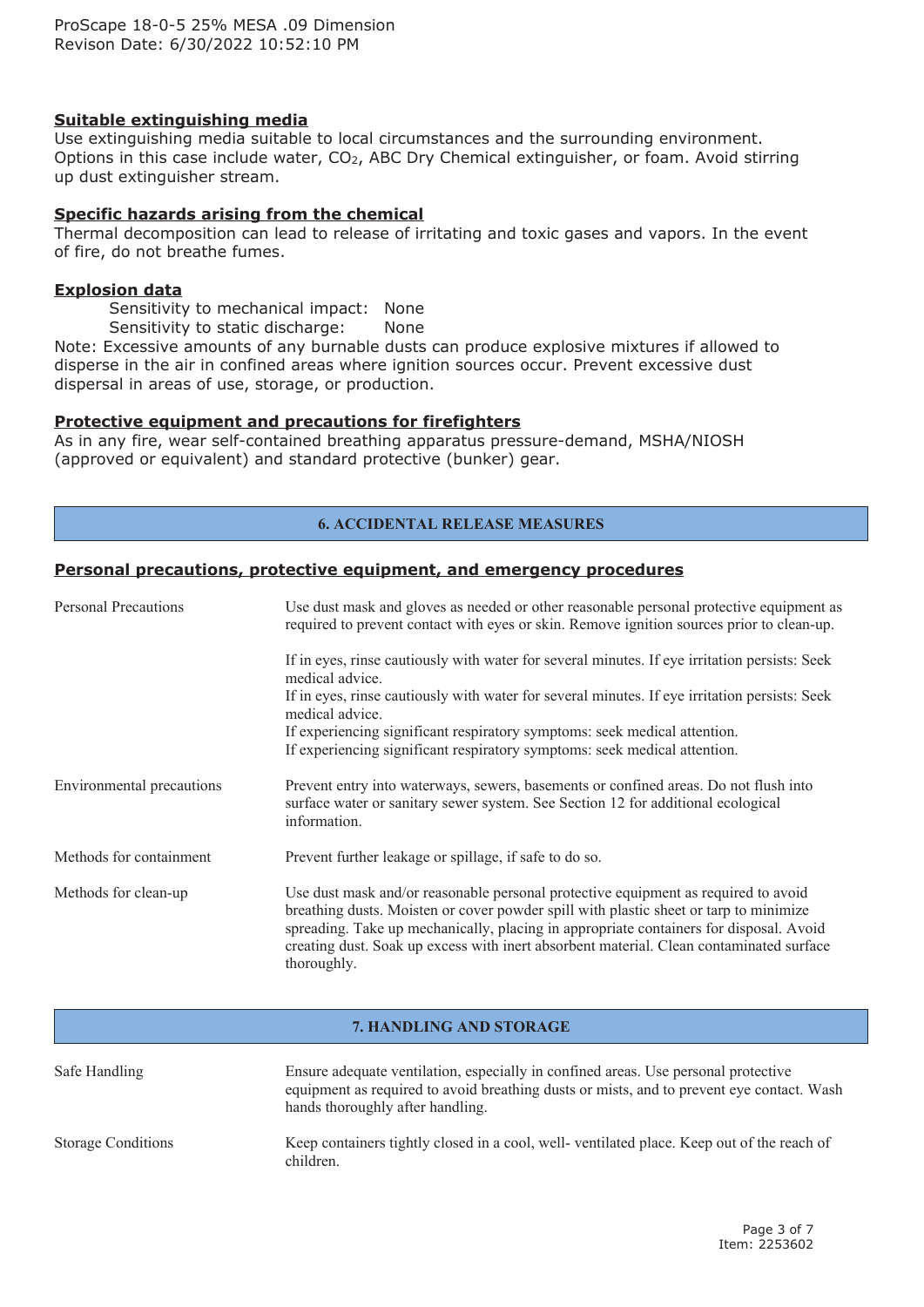Incompatible materials Avoid strong acids or alkali, or other reactive substances.

#### **8. EXPOSURE CONTROLS/PERSONAL PROTECTION**

#### **Exposure Guidlines**

| <b>Chemical Name</b>           | <b>ACGIH TLV</b>              | <b>OSHA PEL</b>           | NIOSH IDLH*     |
|--------------------------------|-------------------------------|---------------------------|-----------------|
| Nuisance Dusts (for granulars) | $10 \text{ mg/m}$ (TWA-Total) | 15 mg/m3 (TWA total) 50   | Not Established |
|                                |                               | mppcf (TWA total) 5 mppcf |                 |
|                                |                               | (TWA respirable)          |                 |

\*IDLH refers to amounts that are "Immediately Dangerous to Life or Health"

Engineering controls: Use with adequate ventilation and follow safe work practices to prevent dust buildup in air.

### **Individual protection measures**Use personal protective equipment as required to avoid breathing dust/mist, and to prevent eye contact.

| Eye protection                | Provide face and eye protection: face shield and goggles recommended if face or eye contact is<br>likely.                                                                                                                                                                 |
|-------------------------------|---------------------------------------------------------------------------------------------------------------------------------------------------------------------------------------------------------------------------------------------------------------------------|
|                               | Skin and Body Protection Gloves and standard work coveralls recommended                                                                                                                                                                                                   |
| <b>Respiratory Protection</b> | Dust mask recommended for dusty or misty conditions. If exposure limits are exceeded or<br>irritation is experienced, NIOSH/MSHA approved respiratory protection should be worn.<br>Respiratory protection must be provided in accordance with current local regulations. |
| General Hygiene               | When using product, do not eat, drink or smoke. Wash hands thoroughly after handling. Wash<br>contaminated clothing before reuse.                                                                                                                                         |

Also see Precuationary Statements in Section 2

# **9. PHYSICAL AND CHEMCIAL PROPERTIES**

| Physical state<br>Appearance     | Granular Solid<br>Granular Solid |
|----------------------------------|----------------------------------|
| Color                            | Mixed, various                   |
| Odor                             | Slight                           |
| Odor Threshold                   | No information available         |
| pH                               | Not applicable                   |
| Melting point/freezing point     | Not applicable                   |
| Boiling point / boiling range    | Not applicable                   |
| Flash point                      | No information available         |
| Evaporation rate                 | Not applicable                   |
| Flammability (solid, gas)        | No information available         |
| Flammability Limits in Air       |                                  |
| <b>Upper flammability limit:</b> | No information available         |
| Lower flammability limit:        | No information available         |
| Vapor pressure                   | Not applicable                   |
| Vapor density                    | Not applicable                   |
| Water solubility                 | Mostly insoluble                 |
| Solubility in other solvents     | No information available         |
| Partition coefficient            | No information available         |
| Autoignition temperature         | No information available         |
| Decomposition temperature        | No information available         |
| Oxidizing properties             | Not particularly reactive        |
|                                  |                                  |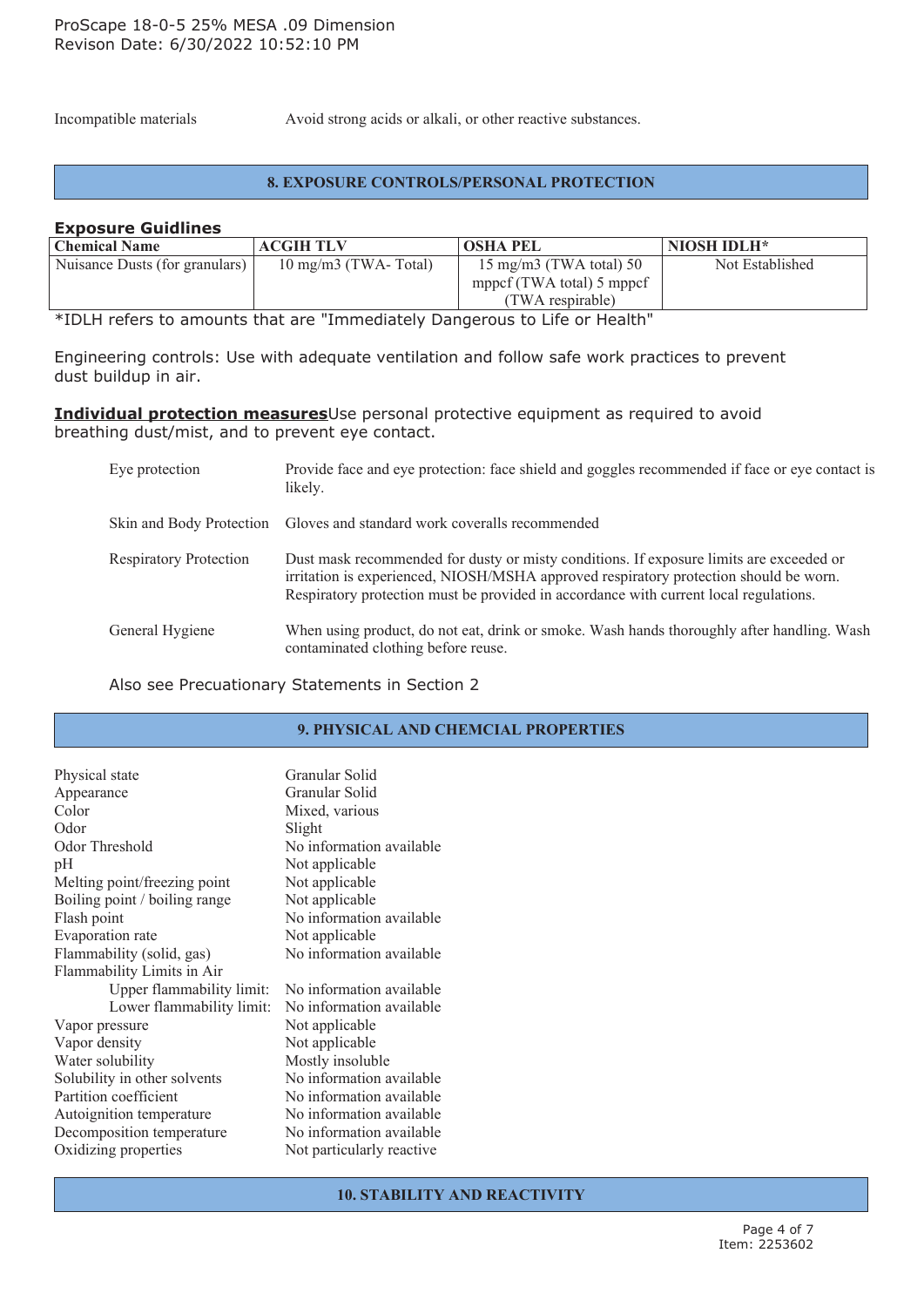ProScape 18-0-5 25% MESA .09 Dimension Revison Date: 6/30/2022 10:52:10 PM

## **Reactivity**

Not Reactive

#### **Chemical stability**

Stable

#### **Possibility of Hazardous Reactions**

May release heat and fumes when mixed in solution with incompatible reactive materials.

#### **Hazardous polymerization**

Will not occur.

### **Conditions to avoid**

High heat, sparks and open flames, as some ingredients may be burnable.

### **Incompatible materials**

Strong acids or alkali, or other reactive substances.

#### **Hazardous Decomposition Products**

May emit toxic fumes under fire conditions, such as Nitrogen oxides (NOx), Ammonia, Oxides of sulfur, Hydrogen chloride and Carbon monoxide.

# **11. TOXICOLOGICAL INFORMATION**

#### Routes of exposure: Ingestion, eyes (contact), skin (contact), dust inhalation

| Symptoms                                                                                        | May irritate the digestive tract if ingested in quantity, causing nausea, vomiting and<br>diarrhea.<br>Eye irritation on contact with redness, tearing and burning sensation.<br>Redness, itching, or burning sensation on skin with prolonged contact. |
|-------------------------------------------------------------------------------------------------|---------------------------------------------------------------------------------------------------------------------------------------------------------------------------------------------------------------------------------------------------------|
| Sensitization                                                                                   | No information available.                                                                                                                                                                                                                               |
| Germ cell mutagenicity<br>Carcinogenicity                                                       | None known unless noted below in Other<br>None                                                                                                                                                                                                          |
| Reproductive toxicity<br>STOT - single exposure<br>STOT - repeated exposure<br>Chronic toxicity | No information available.<br>No information available<br>No information available<br><b>Yes</b>                                                                                                                                                         |
| <b>Target Organ Effects</b>                                                                     | Lungs-Nuisance dusts                                                                                                                                                                                                                                    |
| Aspiration hazard<br>Other                                                                      | No information available                                                                                                                                                                                                                                |

#### **12. ECOLOGICAL INFORMATION**

|                               | Pesticides can be very toxic to aquatic organisms on an acute basis. |
|-------------------------------|----------------------------------------------------------------------|
| Persistence and degradability | No information available                                             |
| <b>Bioaccumulation</b>        | No information available                                             |
| Other adverse effects         | No information available                                             |

Fertilizers may be harmful to aquatic life with short term effects, causing algal bloom and increased BOD, depending on the amount released.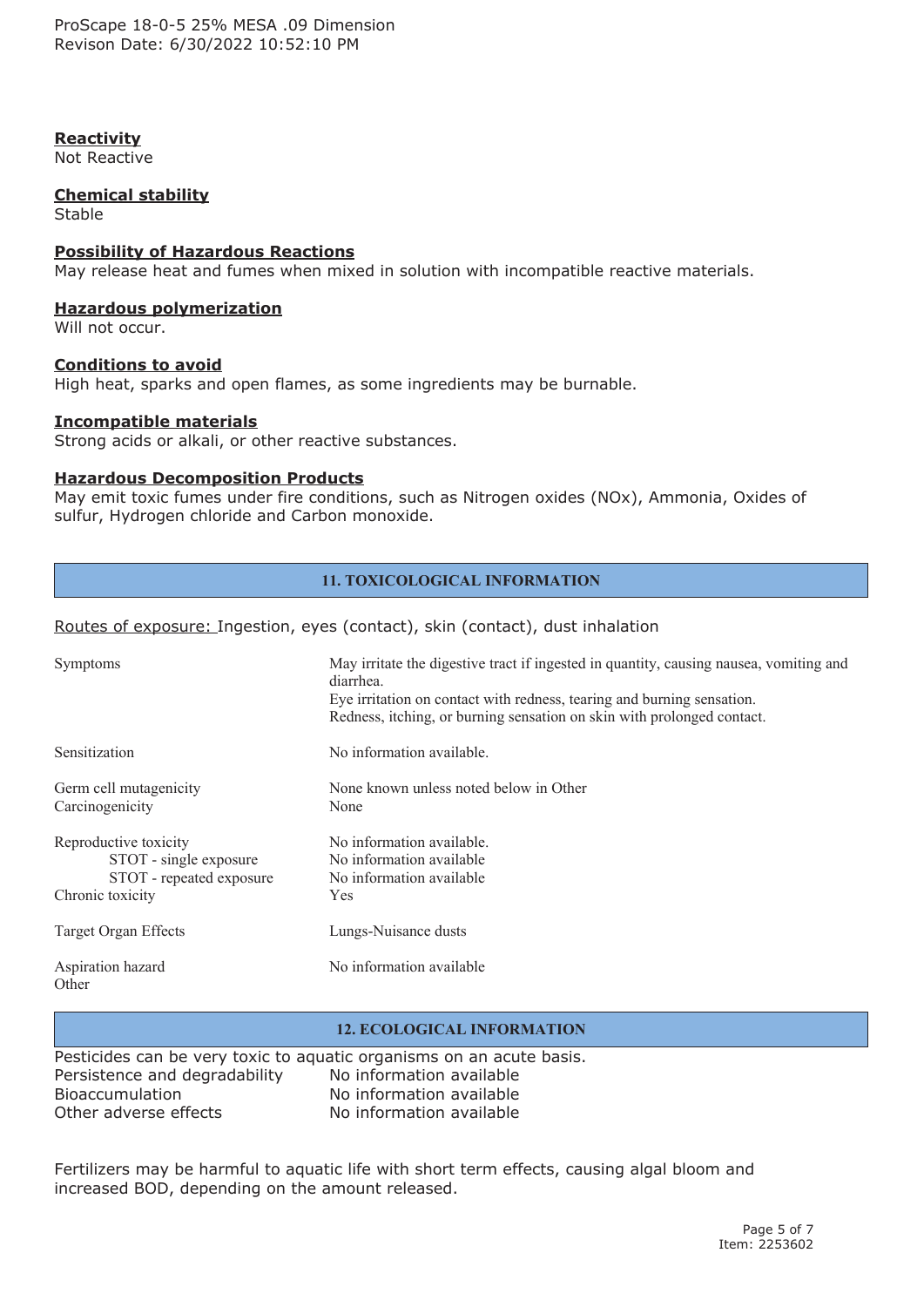Toxicity Acute toxicity to fish: Material is highly toxic to acquatic organisms on an acute basis (LC50/EC50 between 0.1 and 1 mg/L in most sensitive species tested) LC50. Oncorhynchus mydiss (rainbow trout), 96 hour, 0.48 mg/l Acute toxicity to aquatic invertebrates LC50, saltwater mysid Mysidopsis bahia, 0.586 mg/l EC50, eastern oyster (Cassostrea virginica), 0.168 mg/l

#### **13. DISPOSAL CONSIDERATIONS**

#### **Disposal of wastes:**

Excess product should be used up according to label directions, to avoid disposal issues. Dispose of in accordance with Local, State, and Federal regulations.

#### **Contaminated packaging**

Do not recycle or reuse any pesticide container. Follow local regulations.

#### **14. TRANSPORT INFORMATION**

NMFC 68144 FERTILIZER COMPOUNDS (MFGD FERT) NOI,DRY W/HERBI OR INSECTI ADMIXED  $\leq$ =5% GROSS WT

| DOT:                  | Not Regulated  |
|-----------------------|----------------|
| Proper Shipping Name: | Not Regulated  |
| Hazard Class:         | Not Applicable |
| <b>IATA:</b>          | Not Regulated  |
| Proper Shipping Name: | Not Regulated  |
| Hazard Class:         | Not Applicable |
| <b>IMDG/IMO:</b>      | Not Regulated  |
| Proper Shipping Name: | Not Regulated  |
| Hazard Class:         | Not Applicable |
| <b>IMDG:</b>          | Not Regulated  |
| Proper Shipping Name: | Not Regulated  |
| Hazard Class:         | Not Applicable |
| ADR:                  | Not Regulated  |
| Proper Shipping Name: | Not Regulated  |
| Hazard Class:         | Not Applicable |
| ADN:                  | Not Regulated  |
| Proper Shipping Name: | Not Regulated  |
| Hazard Class:         | Not Applicable |
| RID:                  | Not Regulated  |
| Proper Shipping Name: | Not Regulated  |
| Hazard Class:         | Not Applicable |
| TDG:                  | Not Regulated  |
| Proper Shipping Name: | Not Regulated  |
| Hazard Class:         | Not Applicable |
| ICAO:                 | Not Regulated  |
| Proper Shipping Name: | Not Regulated  |
| Hazard Class:         | Not Applicable |
| <b>MEX:</b>           | Not Regulated  |
| Proper Shipping Name: | Not Regulated  |
| Hazard Class:         | Not Applicable |

#### **15. REGULATORY INFORMATION**

TSCA (USA): Complies. **General Product Information:** This product is not federally regulated as <sup>a</sup> hazardous material. **Clean Air Act:** No information is available. **Clean Water Act:** This product does not contain any substances regulated as